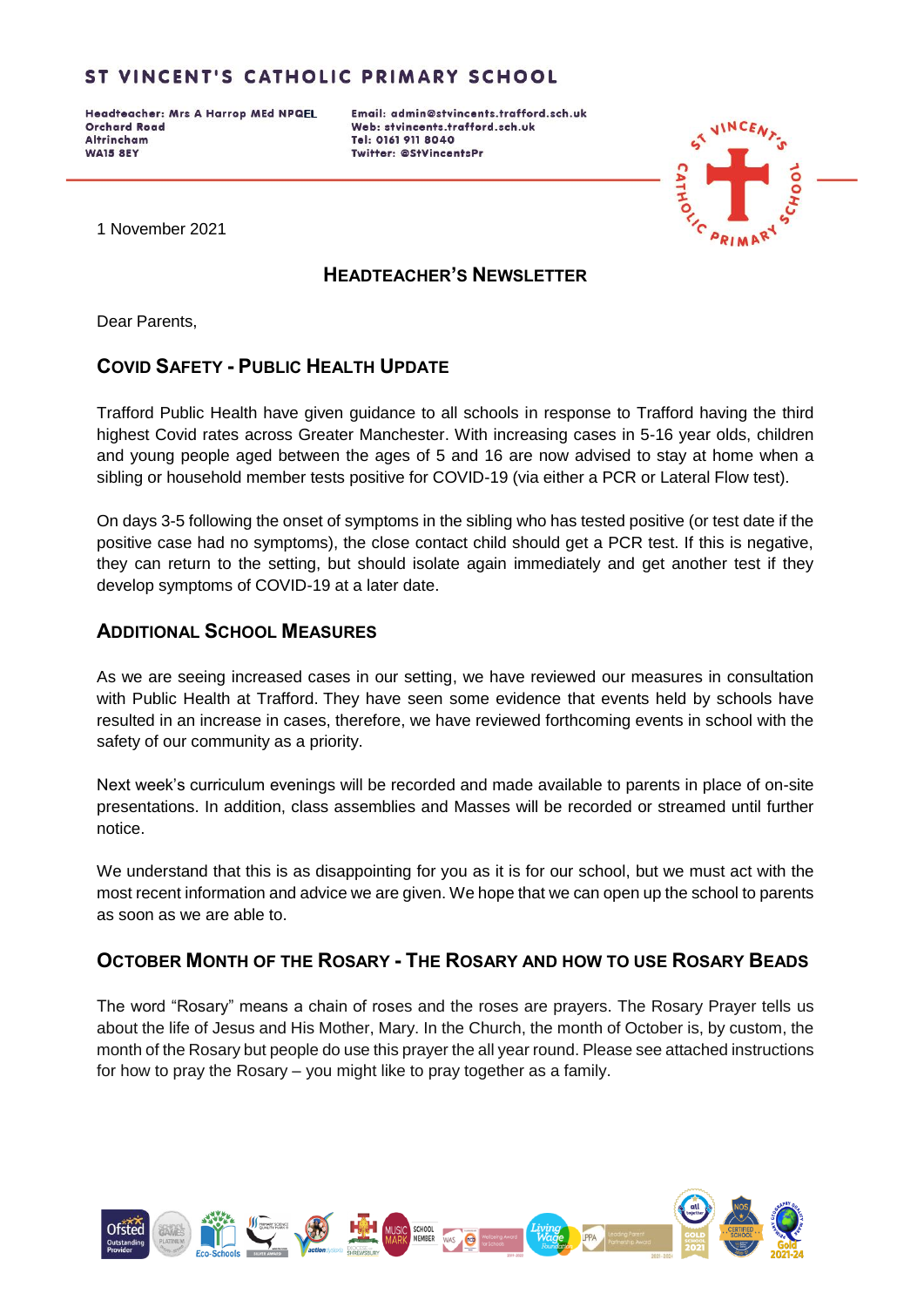Headteacher: Mrs A Harrop MEd NPQEL **Orchard Road Altrincham WA15 8EY** 

Email: admin@stvincents.trafford.sch.uk Web: stvincents.trafford.sch.uk Tel: 0161 911 8040 Twitter: @StVincentsPr



#### **MACMILLAN COFFEE MORNING**

Thank you to all who came along to our Macmillan coffee morning last week. It was lovely to see our parents in our open-air café. We raised a staggering £721.29; thank you for supporting this important charity.

## **THE FEAST OF ST VINCENT DE PAUL**

We acknowledge the Feast of St Vincent De Paul by using his example of giving back to those in need. We decided to hold an own clothes day in exchange for a donation. We are pleased to share that we raised £671.20 for the Afghanistan refugee appeal; thank you for your support.

#### **HARVEST FUNDRAISING**

Our Harvest activities will commence next week; please read the Harvest planner for information on how families can help support those in need.

#### **PASTORAL DROP IN**

The next virtual drop-in for parents is on Tuesday 5 October from 1:30pm to 3:30pm; you can sign up for a call with Mrs Gee by following the details below; to book your appointments, please visit [https://stvincentscatholicprimary.schoolcloud.co.uk.](https://stvincentscatholicprimary.schoolcloud.co.uk/)

For parents new to the school, SchoolCloud is an online system that allows staff and parents to communicate via video call.

You need to log in to [https://stvincentscatholicprimary.schoolcloud.co.uk](https://stvincentscatholicprimary.schoolcloud.co.uk/) with the following information:

- Parent's Name
- Parent's Email
- Child's Name
- Child's DOB

The above details should correspond to the details we have on record in order for you to gain access, please contact [helpdesk@stvincents.trafford.sch.uk](mailto:helpdesk@stvincents.trafford.sch.uk) if you have any questions.

#### **CURRICULUM NEWSLETTERS**

The termly curriculum newsletters are now on the website under curriculum information; please follow the relevant year group for more information: [Curriculum information.](http://stvincents.trafford.sch.uk/page/curriculum-information/63387)

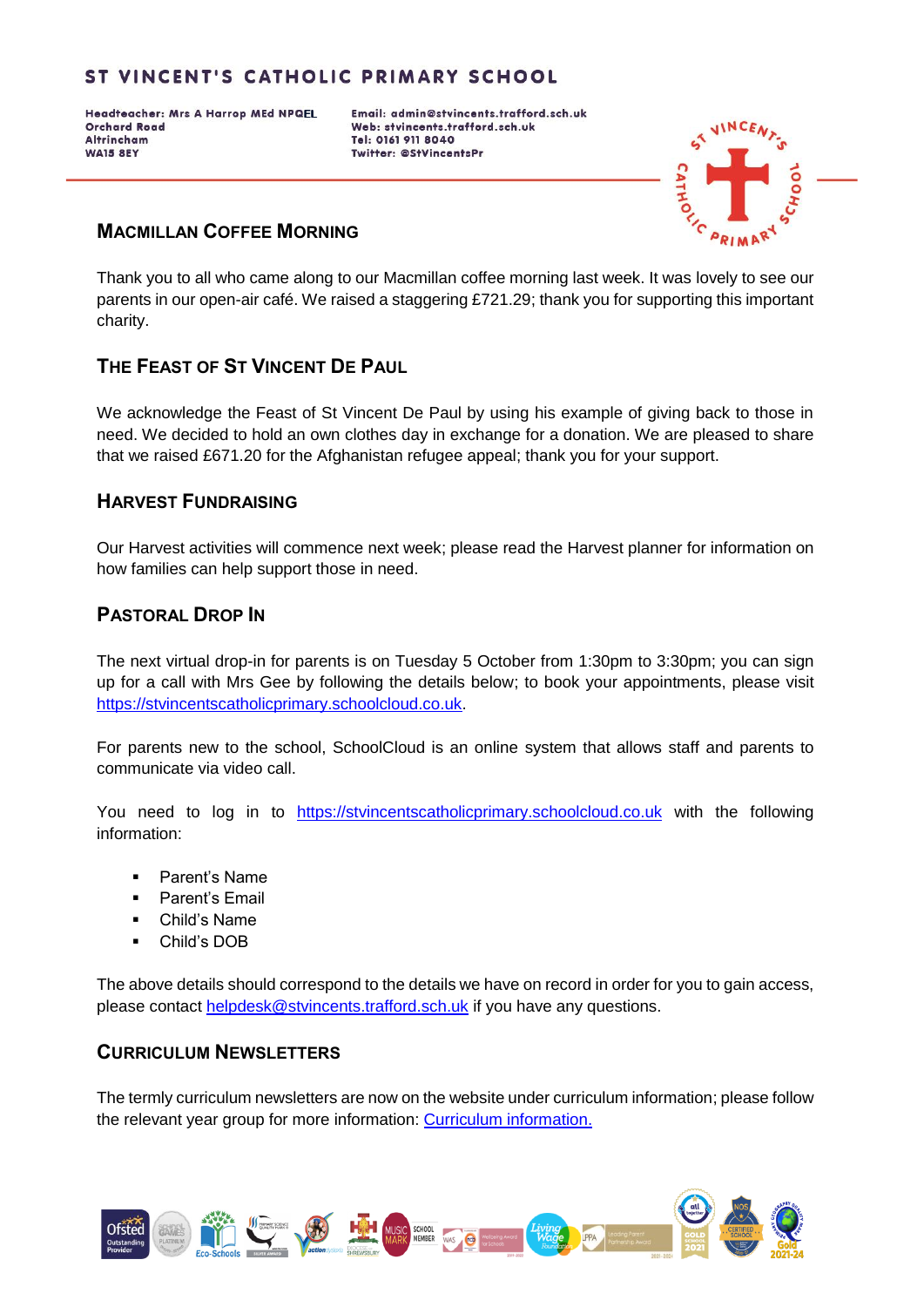Headteacher: Mrs A Harrop MEd NPQEL **Orchard Road Altrincham WA15 8EY** 

Email: admin@stvincents.trafford.sch.uk Web: stvincents.trafford.sch.uk Tel: 0161 911 8040 Twitter: @StVincentsPr



# **PTA**

Today, you will have received an email from the PTA detailing how we are looking to work this year. We are looking to involve at least one class representative from each class to help raise funds for our school. As children have progressed through the school and moved onto secondary school, we have lost some of our experienced PTA members. That, together with the difficulties of covid, has meant that we have not held face-to-face events and therefore have not been able to recruit new PTA members. For this reason, we see this year as a relaunch of our PTA. We need your help to bring our community together, for parents to get to know each other and raise vital funds for our school.

The co-chairs, Laura Manley and Suzanne Dickinson will be stepping down this year. I would like to sincerely thank them for all of their time, commitment and creativity during their time as co-chairs.

Our treasurer Sarah Smith and secretary Sarah White are keen to remain in their roles but we do need parents who will support and shadow these roles to ensure our PTA succession planning is robust.

If you would like to talk to the PTA about your involvement, please email [stvincentspta@gmail.com.](mailto:stvincentspta@gmail.com) Please do attend our PTA AGM on Wednesday 20 October at 7:30pm; you are most welcome.

### **WALK TO SCHOOL – THIS WEEK TOTAL ACTIVE TRIPS: 2,169**

October is National Walk to School month. Throughout October, consider the contribution that traffic pollution makes to climate change and the effects it has on wildlife and natural habitats around the world. Walking to school reduces our carbon emissions, supporting natural habitats and animals across the globe; please see below for Living Streets' Walk the World Challenge [https://www.livingstreets.org.uk/iwtsm.](https://www.livingstreets.org.uk/iwtsm)

Please let us know if you enter this challenge, as we would love to hear about it!

#### **TO ENTER:**

1. Choose an animal or natural habitat endangered due to climate change and walk, wheel, scoot, cycle or Park &<br>Stride to school this October to protect it. 2. Share with us on social media (Twitter or Instagram)

which animal/habitat you have chosen to protect and why. We'd love to see your pictures, videos, drawings or costumes so get creative!

3. Make sure you use the #WalkForTheWorld hashtag and tag us @LivingStre





#### **THE PRIZES:**

- There are six prizes in total; three prizes for school accounts and three for parents/carers accounts
- . SCHOOL ACCOUNTS: We have three £100 youchers up for grabs to buy our Walk to School resources for your school
- PARENT/CARERS ACCOUNTS: We have three £100 vouchers from a sustainable children clothing brand.